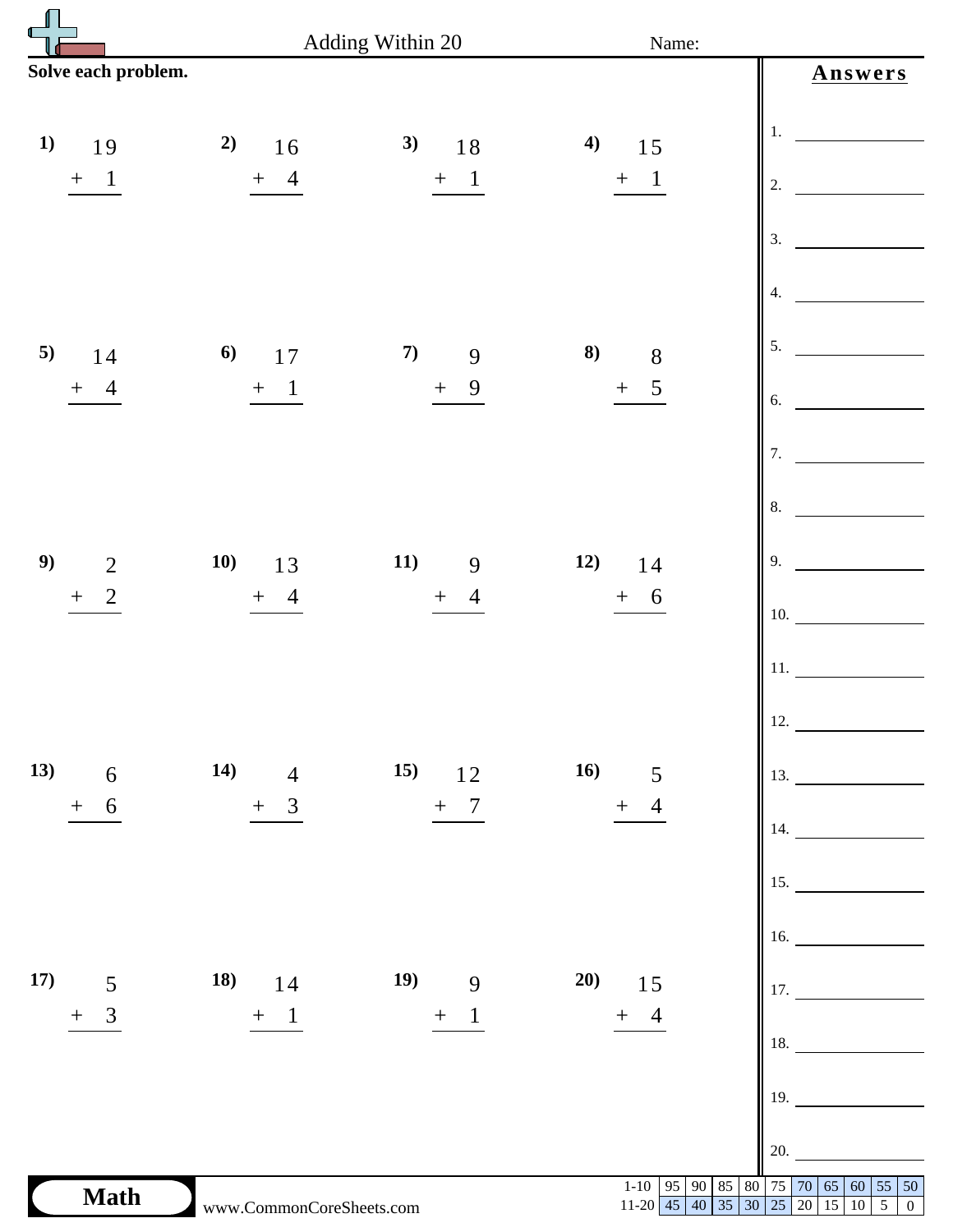|                                                      | Adding Within 20                                        | <b>Answer Key</b>                        |                                                  |                                                                                                                                                                        |
|------------------------------------------------------|---------------------------------------------------------|------------------------------------------|--------------------------------------------------|------------------------------------------------------------------------------------------------------------------------------------------------------------------------|
| Solve each problem.                                  |                                                         |                                          |                                                  | Answers                                                                                                                                                                |
| 1)<br>19                                             | 2)<br>$16$                                              | 3)<br>18                                 | 4)<br>15                                         | 20<br>1.                                                                                                                                                               |
| $+$ 1                                                | $\frac{+4}{20}$                                         | $\frac{+1}{19}$                          | $\frac{+}{16}$                                   | 20<br>2.                                                                                                                                                               |
| 20                                                   |                                                         |                                          |                                                  | 19<br>3.                                                                                                                                                               |
|                                                      |                                                         |                                          |                                                  | 16<br>4.                                                                                                                                                               |
| 5)<br>14                                             | 6)<br>17                                                | 7)<br>9                                  | 8)<br>$\,8$                                      | 18<br>5.                                                                                                                                                               |
| $+$ 4<br>18                                          | $\frac{+}{18}$                                          | $\frac{+}{18}$                           | $\frac{+}{13}$                                   | 18<br>6.                                                                                                                                                               |
|                                                      |                                                         |                                          |                                                  | 18<br>7.                                                                                                                                                               |
|                                                      |                                                         |                                          |                                                  | 13<br>8.                                                                                                                                                               |
| 9)<br>$\overline{2}$                                 | 10)<br>13                                               | 11)<br>9                                 | 12)<br>14                                        | 4<br>9.                                                                                                                                                                |
| $\overline{c}$<br>$\boldsymbol{+}$<br>$\overline{4}$ | $\frac{+}{17}$                                          | $\overline{4}$<br>$+$<br>$\overline{13}$ | $+$ 6<br>20                                      | 17<br>10.                                                                                                                                                              |
|                                                      |                                                         |                                          |                                                  | 13<br>11.                                                                                                                                                              |
|                                                      |                                                         |                                          |                                                  | 20<br>12.                                                                                                                                                              |
| 13)<br>6                                             | 14)<br>$\overline{4}$                                   | 15)<br>12                                | 16)<br>5                                         | 12<br>13.                                                                                                                                                              |
| 6<br>$\boldsymbol{+}$<br>12                          | 3<br>$^{+}$<br>7                                        | 7<br>$^{+}$<br>19                        | $\hspace{0.1mm} +$<br>9                          | $\overline{7}$<br>14.                                                                                                                                                  |
|                                                      |                                                         |                                          |                                                  | 19<br>15.                                                                                                                                                              |
|                                                      |                                                         |                                          |                                                  | 9<br>16.                                                                                                                                                               |
| 17)<br>5                                             | 18)<br>14                                               | 19)<br>9                                 | 20)<br>15                                        | 8<br>17.                                                                                                                                                               |
| 3<br>$\hspace{0.1mm} +$<br>8                         | $+$<br>$\mathbf{I}$<br>15                               | $\mathbf 1$<br>$^{+}$<br>10              | 4<br>十<br>19                                     | 15<br>18.                                                                                                                                                              |
|                                                      |                                                         |                                          |                                                  | 10<br>19.                                                                                                                                                              |
|                                                      |                                                         |                                          |                                                  | 19<br>20.                                                                                                                                                              |
| <b>Math</b>                                          | cocosheets.com/sheet/310316<br>www.CommonCoreSheets.com |                                          | $1 - 10$<br>95<br>90<br>$11-20$ 45<br>$\vert$ 40 | 85<br>$75\,$<br>70<br>65<br>55<br>80<br>60<br>$\vert$ 50<br>$\overline{35}$<br>$\overline{25}$<br>$\overline{5}$<br>$\overline{30}$<br>20<br>15 10<br>$\boldsymbol{0}$ |